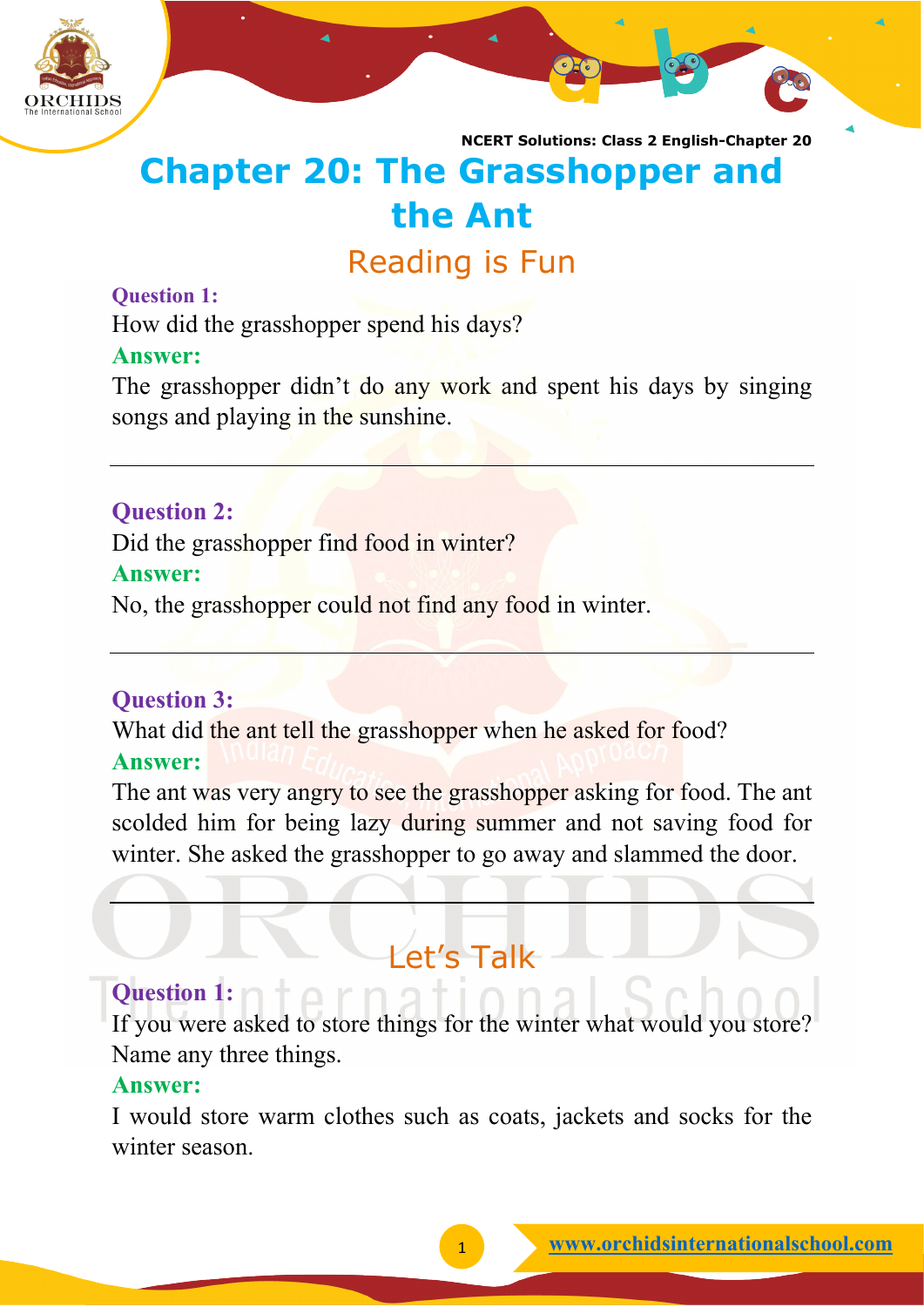

**Question 2:** Which season do you like the best? **Answer:**

I like the summer season the best.

#### **Question 3:**

Tell the class the story of the grasshopper and the ant in your own language.

(Note: Students should attempt the above activity on their own.)

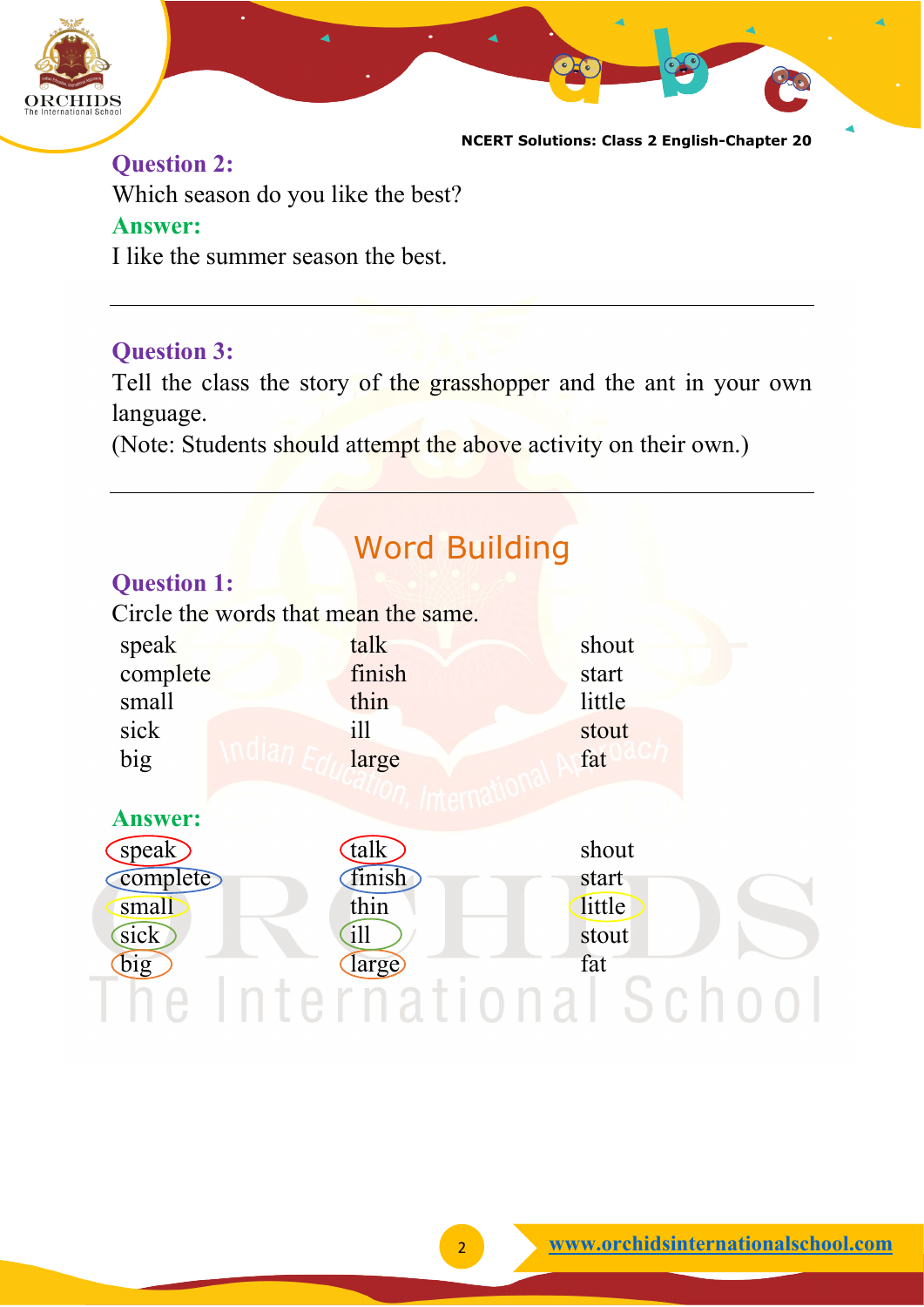

**NCERT Solutions: Class 2 English-Chapter 20** The Web World

#### **Question 1:**

When you hear winter and summer, what are the words that come to your mind? Write these words in the bubbles.

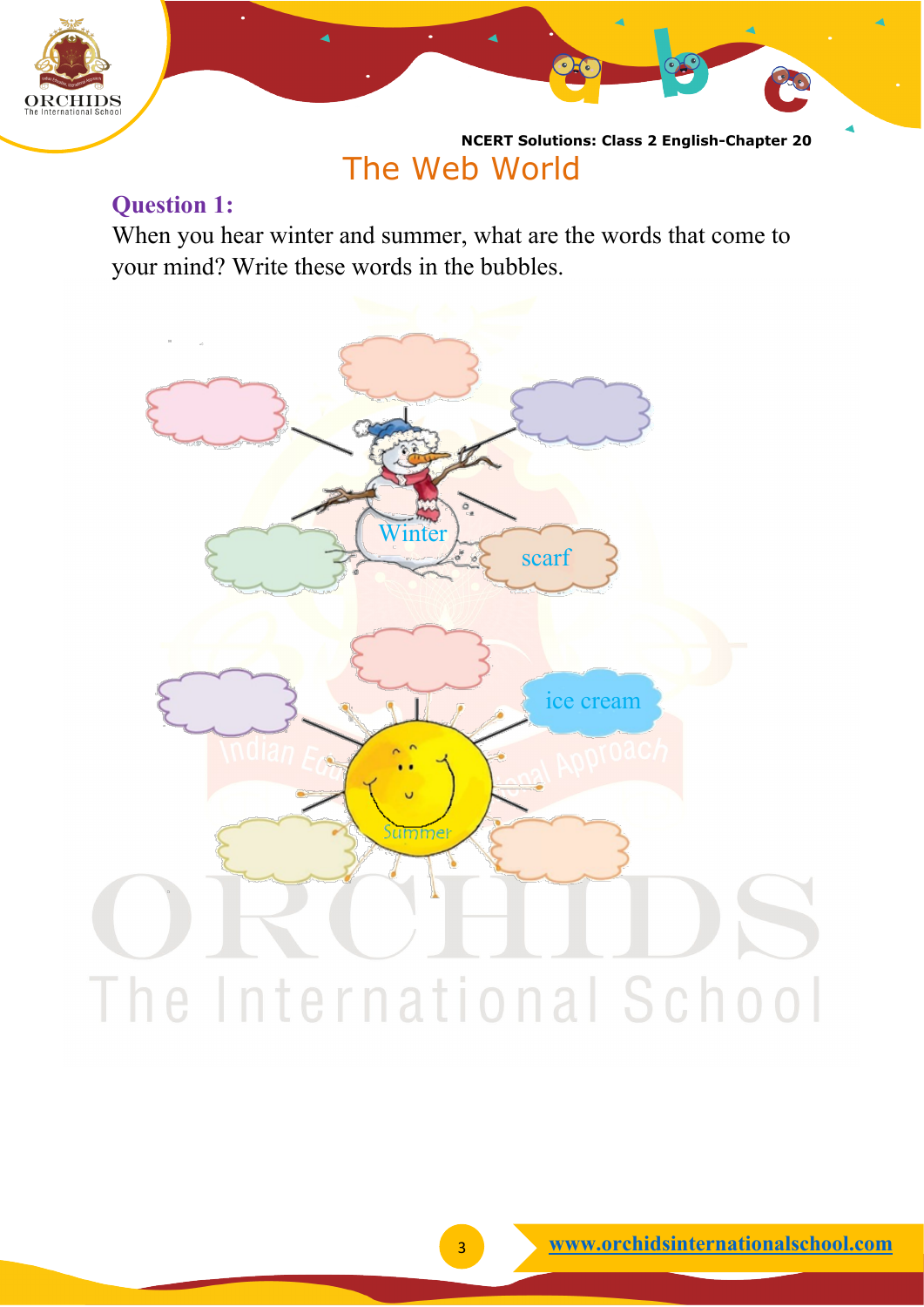

### e Internatis Write al School

#### **Question 1:**

Letters with numbers are given in the box. Pick up the letter under each number and replace the numbers by writing it in the blanks.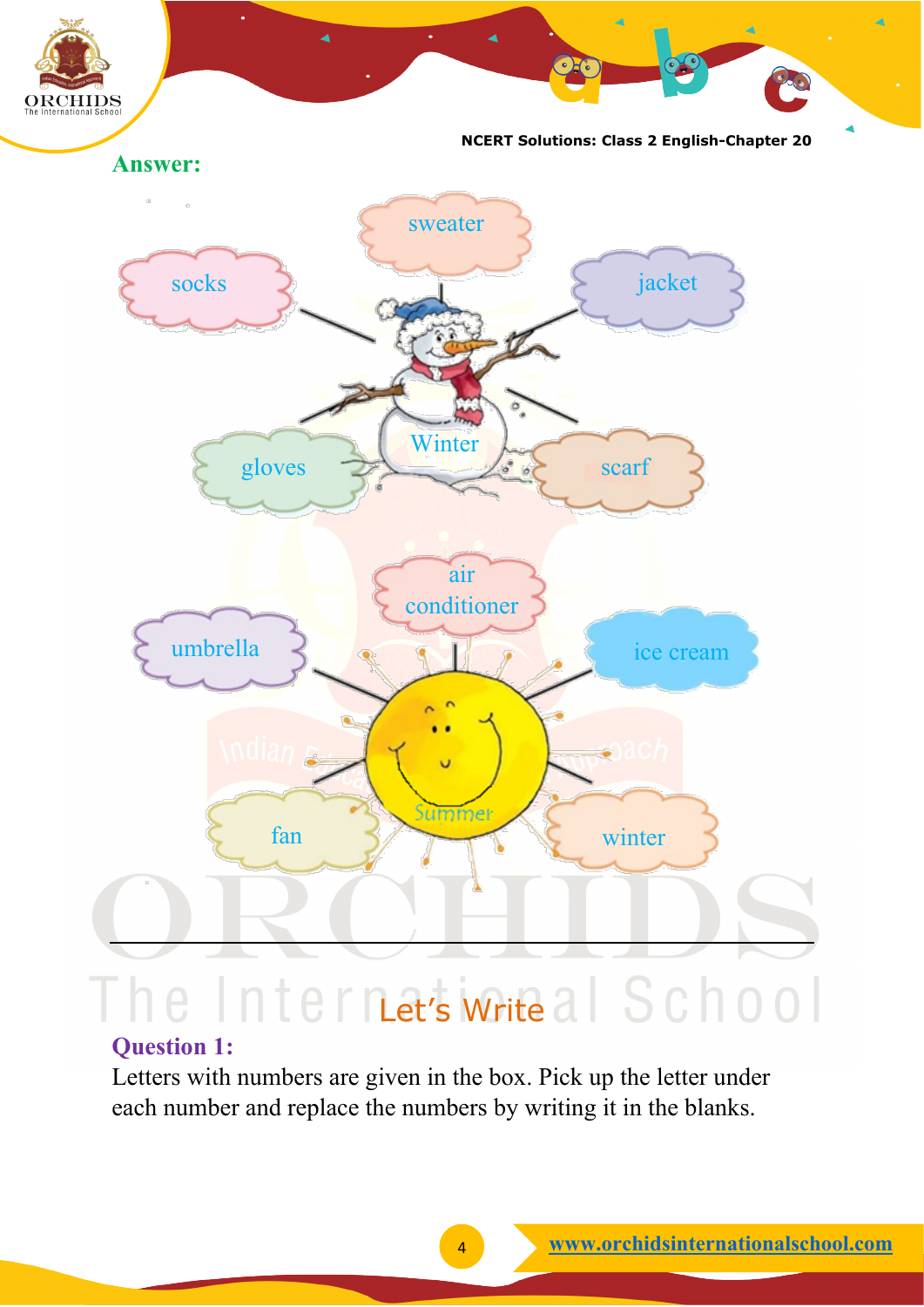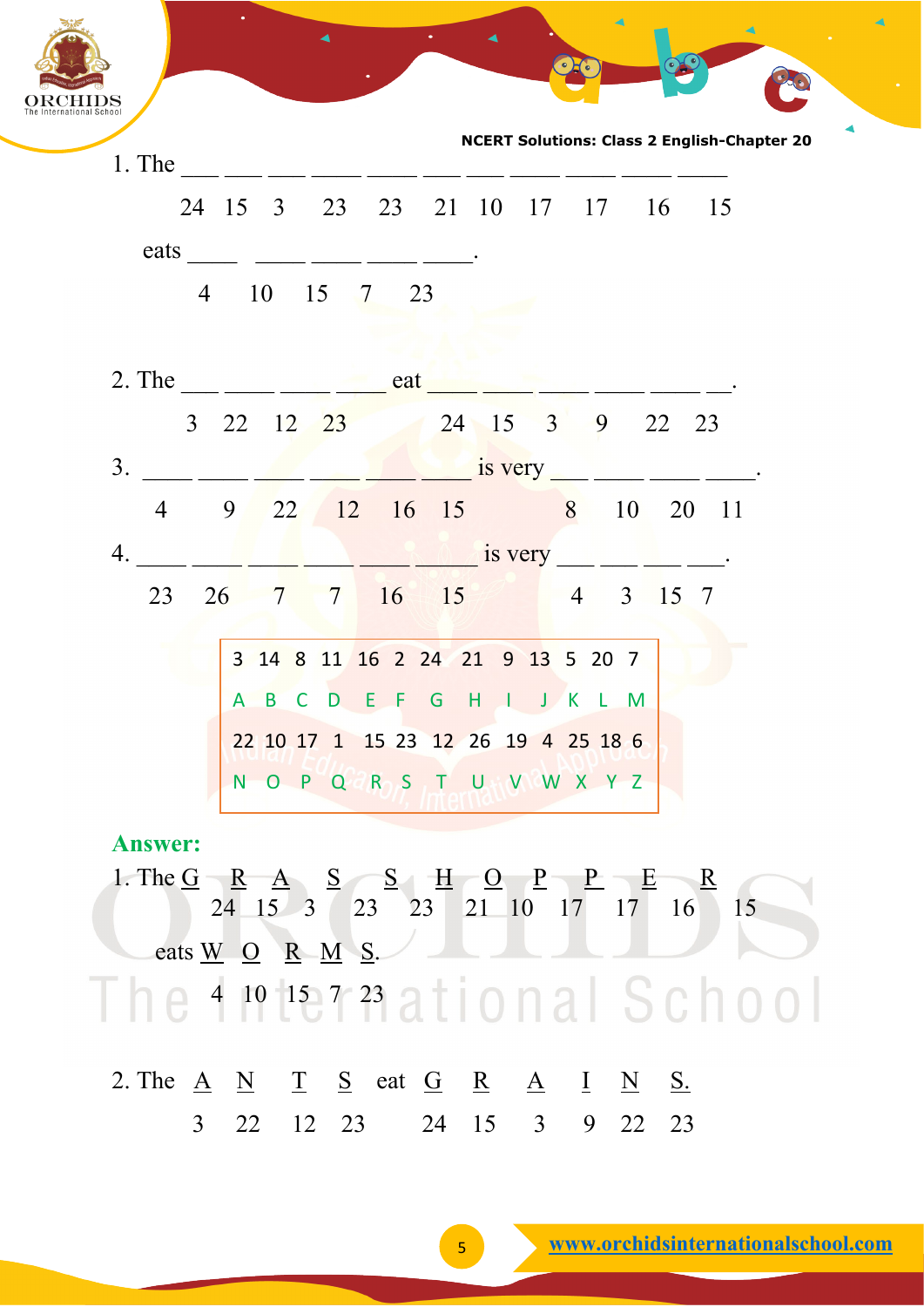

#### **Question 2:**

Under picture A sentences describe what each person/animal is doing. Under picture B write down what each is doing. Use the words 'he', 'she', 'it', 'they' instead of a lady, a man, two girls and a dog.



A lady is cycling. A man is running. Two girls are playing. A dog is sleeping.

 $\overline{\phantom{a}}$  , where the contract of the contract of the contract of the contract of the contract of the contract of the contract of the contract of the contract of the contract of the contract of the contract of the contr

 $\overline{\phantom{a}}$  , which is a set of the set of the set of the set of the set of the set of the set of the set of the set of the set of the set of the set of the set of the set of the set of the set of the set of the set of th

 $\overline{\phantom{a}}$  , where the contract of the contract of the contract of the contract of the contract of the contract of the contract of the contract of the contract of the contract of the contract of the contract of the contr

 $\overline{\phantom{a}}$  , which is a set of the set of the set of the set of the set of the set of the set of the set of the set of the set of the set of the set of the set of the set of the set of the set of the set of the set of th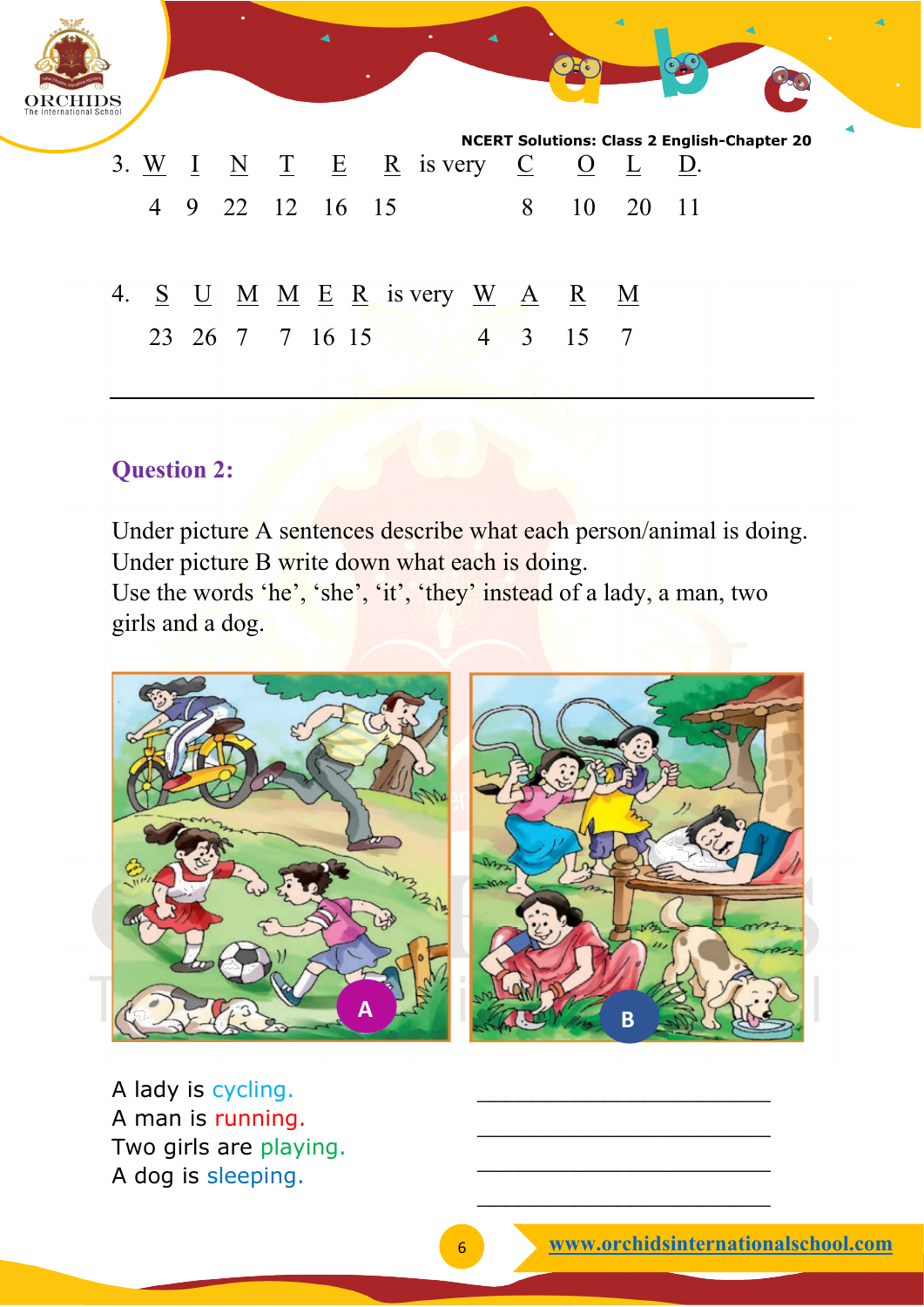

#### **Answer:**





A lady is cycling A man is running Two girls are playing A dog is sleeping

She is cutting grass. He is sleeping. They are skipping. A dog is drinking water.

## The International School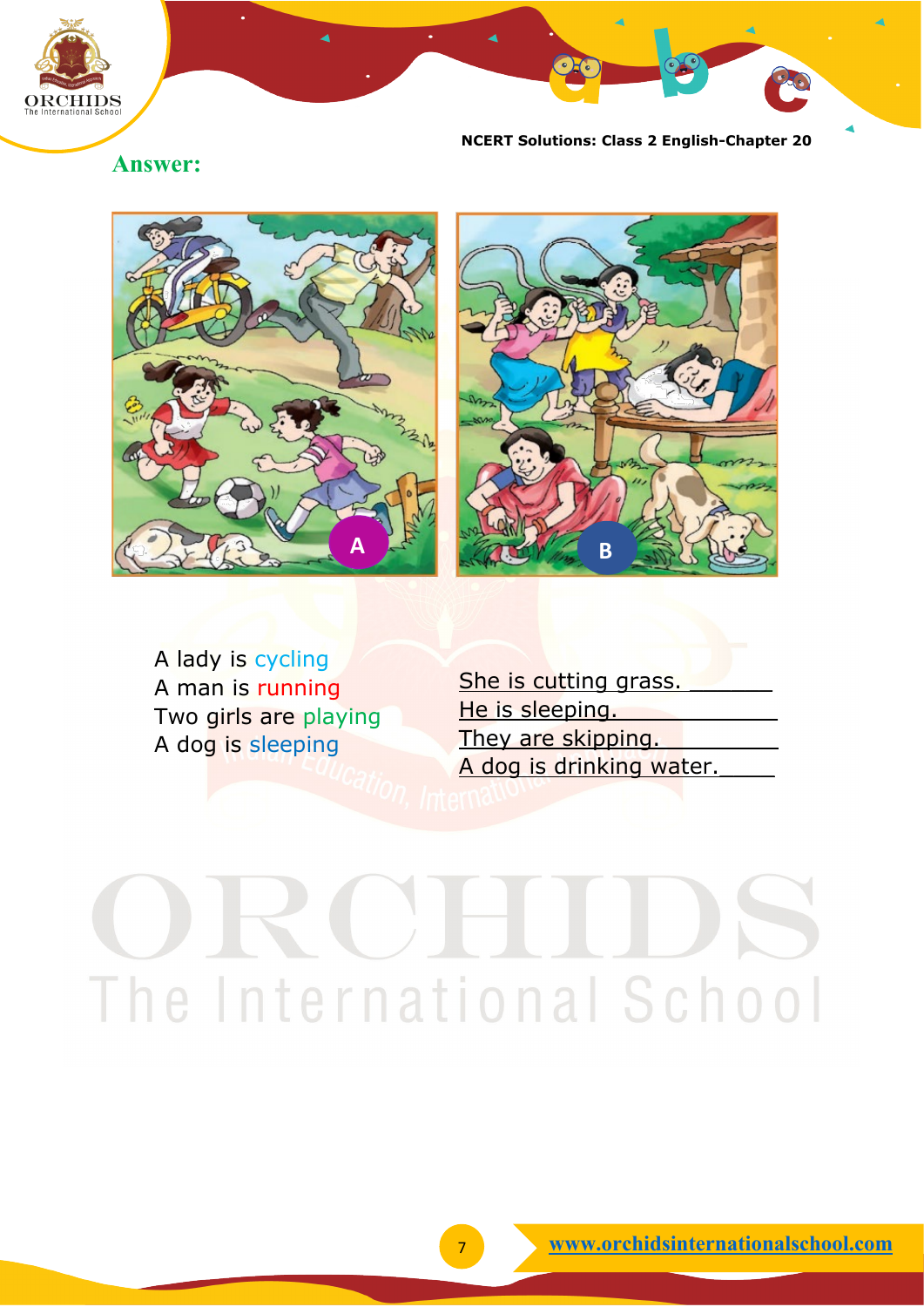

#### Let's practise

#### **Question:**

the sur shires in the sky. ahara at l a felip IFTEA Friday Maria

The International School